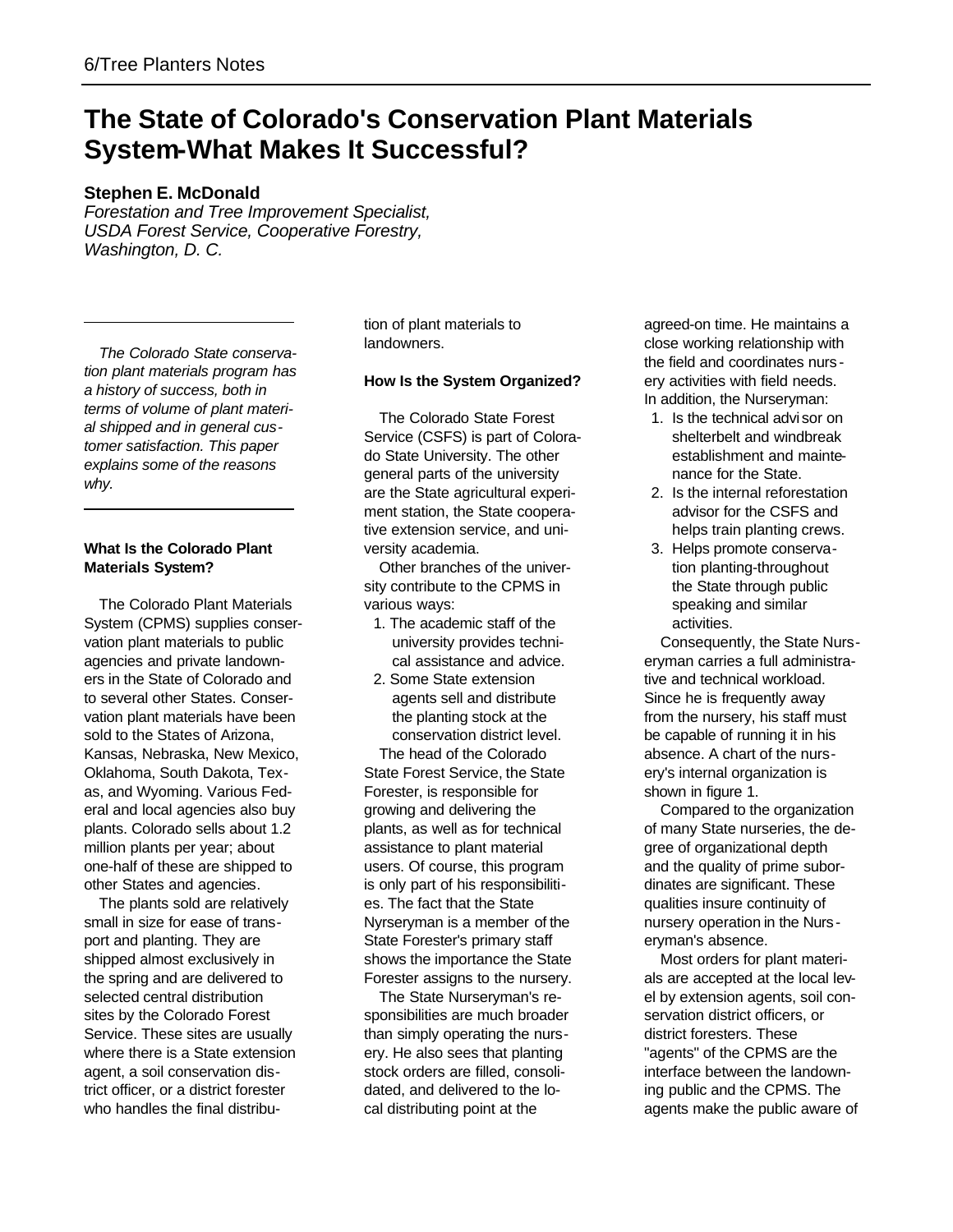

**Figure 1.—***Organization chart for the Colorado State Nursery.*

plant availability, take orders and payments, pass orders on to the nursery, distribute plants to the buyers, and provide advice on planting methods.

The agents have many other jobs besides selling and distributing planting stock for the CPMS. Consequently, an incentive for them to sell trees has been integrated into planting stock purchasing procedures. Plants are sold by the nursery at progressively lower unit prices as order size increases. The local agent receives numerous small plant orders from landowners, paid for at small order rates. The agent accumulates

orders and payments and then forwards them to the nursery. When the orders are filled, the nursery pays the local agent the difference between the volume discount price for the *total* ordered by the agent and the total sum paid by the landowners for their individual, smaller orders. The volume discount difference accrued to the agent is used to pay clerical, communication, and equipment expenses associated with CPMS work. The more planting stock sold, the more discount advantage the local agent accumulates.

#### **How Is the System Financed**

Operating a conservation plant materials system with appropriated funds has some drawbacks. These drawbacks are attributable to the inherent budgetary rigidity associated with using appropriated money, contrasted with the variable effects of weather on nursery operations and tree planting. Weather conditions in Colorado are quite variable from year to year. This variability greatly affects successful culture of plants at the nursery and resultant plant availability. If tree production costs are higher than expected and an appropriated budget does not fully cover the nursery expenses, added money must be requested.

Many of the administrative problems of operating a plant materials system with appropriated money can be avoided by employing a working capital fund. Such a fund is created by donation of the nursery assets and the current operating budget to the fund. Planting stock selling prices are set to recoup the expenditures associated with operating the nursery.

Receipts from sales are deposited to the fund and operating expenses drawn from it. A modest surplus is gradually ac cumulated to cover deficits in income attributable to losses of seedlings, to endure lower than expected sales, or to finance